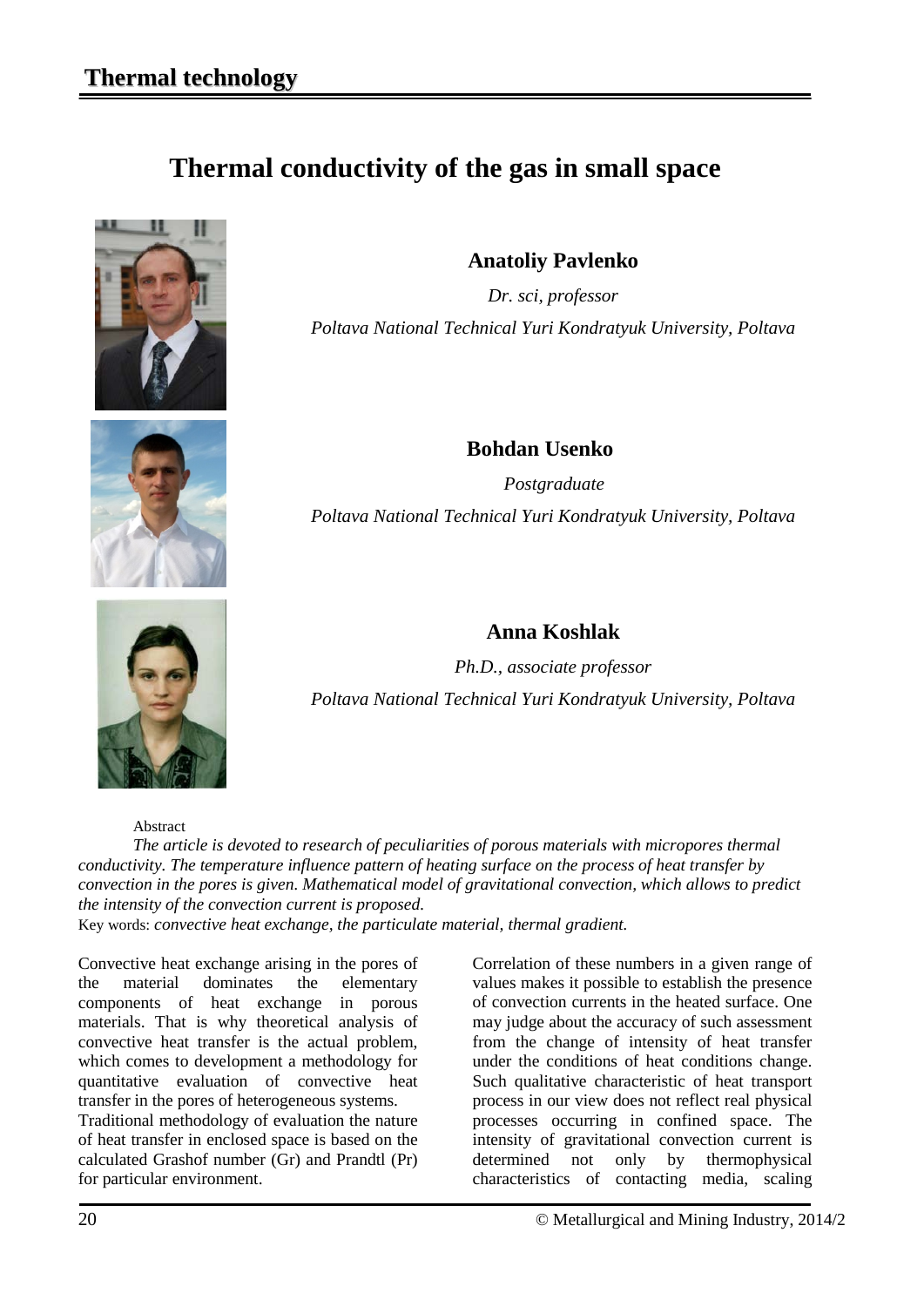factors, but also by orientation of the heating surface in space. Heat is transferred from the surface in the near-wall region, the thickness of which is sufficiently small. If one takes it as a scale factor for Grashof's equation, the number of Gr will not exceed the critical value corresponding to a heat transfer conduction. But when heating the space through the side surfaces the convection currents are always present. And the question of what they contribute to the heat transfer remains relevant.

The process simulation of heat transfer by convection was performed using an application software package Flow Vision. In the function of variables dimensions of the closed cell and the surface temperature of the gas were selected. For the numerical solution of the Navier-Stokes and continuity equations describing the convective current, conservative scheme for unsteady equations [1]. Solution is shown in Figure 1.

| Colour | Values      |  |                     |  |  |  |  | k. |
|--------|-------------|--|---------------------|--|--|--|--|----|
|        | 0.657052    |  |                     |  |  |  |  | 7  |
|        | 0.591443    |  |                     |  |  |  |  |    |
|        | 0.525835    |  |                     |  |  |  |  |    |
|        | 0.460227    |  |                     |  |  |  |  |    |
|        | 0.394618    |  |                     |  |  |  |  |    |
|        | 0.32901     |  |                     |  |  |  |  | в  |
|        | 0.263401    |  |                     |  |  |  |  |    |
|        | 0.197793    |  |                     |  |  |  |  | ×. |
|        | 0.132184    |  |                     |  |  |  |  |    |
|        | 0.0665759   |  |                     |  |  |  |  |    |
|        | 0.000967522 |  | <b>Sales Report</b> |  |  |  |  |    |
|        |             |  |                     |  |  |  |  |    |
| GD     |             |  |                     |  |  |  |  |    |
|        |             |  |                     |  |  |  |  |    |
|        | Values      |  |                     |  |  |  |  |    |
|        | 63          |  |                     |  |  |  |  |    |
|        | 62.7        |  |                     |  |  |  |  |    |
|        | 62.4        |  |                     |  |  |  |  |    |
|        | 62.1        |  |                     |  |  |  |  |    |
|        | 61.8        |  |                     |  |  |  |  |    |
|        | 61.5        |  |                     |  |  |  |  |    |
|        | 61.2        |  |                     |  |  |  |  |    |
|        | 60.9        |  |                     |  |  |  |  |    |
|        | 60.6        |  |                     |  |  |  |  |    |
|        | 60.3        |  |                     |  |  |  |  |    |
| Colour | 60          |  |                     |  |  |  |  |    |



The figure shows that along the walls of the layers with relatively high flow rate are forming. Isolines in the center tend to a horizontal position. Such current distribution was more typical for all calculated cases. When large numbers Gr gasflow from the heated surface is formed. It is for these cases in the literature critical numbers Gr are shown, which formalize the heat transfer process in closed area. But convective heat transfer can occur along the surface, wherein the moving in the center of motion is absent. Such a case in the literature is considered to be the heat transfer by thermal

conductivity. Obviously, the energy transfer in the boundary layer can be significant.

To estimate the intensity of heat transfer, mathematical model connecting the surface temperature with the speed of convective current was developed [1].

Mathematical model of gravitational convection includes the following equations:

$$
\frac{\partial V}{\partial t} + (V \cdot \nabla)V = -\frac{1}{\rho_0} \nabla p + v \nabla^2 V + [1 - \beta (T - T_0)]g
$$
  
(1)  

$$
\nabla \cdot V = 0
$$
 (2)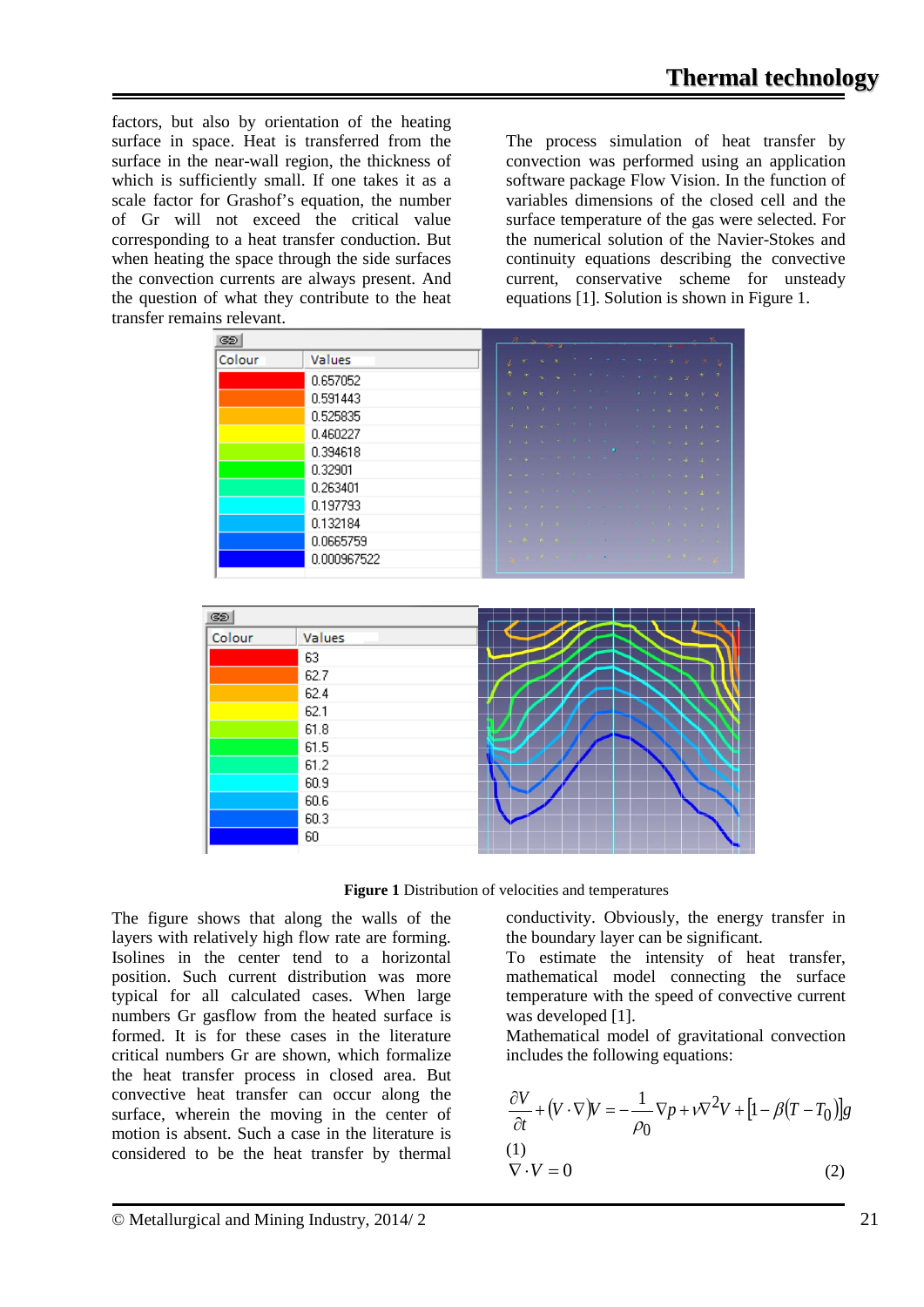$$
\frac{\partial T}{\partial t} + V \cdot \nabla T = a \nabla^2 T \tag{3}
$$

where  $v = \eta/\rho_0$  – kinematic viscosity coefficient;  $a = \lambda / c \rho_0$ - thermal diffusivity, values which correspond to the tabular ones for  $T=T_0$ . The unknown functions: V - velocity vector, р – pressure, Т – absolute gas temperature, ρ density,  $\eta$  - dynamic viscosity,  $\lambda$  - thermal conductivity,  $t - time$ ,  $g - acceleration$  of free fall. For simplicity we may use the Oberbeck-Boussinesq approximation.

 $T_0$  – some value from the interval of temperature change in the medium, at which the density equals  $\rho = \rho_0 = \rho(T_0)$ . Let us suppose that the temperature T in the medium deviates a little from  $T_0$ . Then the equation of state may be linearized, leaving only a member of the 1storder of smallness in the expansion of a function ρ(Т) in a Taylor series in the neighborhood of the value T<sub>0</sub>:  $\rho = \rho_0 \left[ 1 - \beta (T - T_0) \right]$ ,

$$
\beta = -\frac{1}{\rho_0} \partial \rho (T_0) / \partial T
$$

where - coefficient of thermal expansion of the gas at  $T=T_0$ .

Density dependence on the temperature is taken into account only in the term with volume force of gravity  $\rho g$ , but in other cases they consider  $\rho = \rho_0$ . Under such assumptions, the problem becomes as follows:

Let us find a solution to the boundary value problem:

$$
\lambda \frac{\partial T(r,\theta)}{\partial r} + \alpha T(r,\theta) \bigg|_{r=R} = f(\theta) \tag{4}
$$

for partial differential equations:

$$
V\frac{\partial T(r,\theta)}{\partial r} = a \cdot \Delta T(r,\theta) \tag{5}
$$

here: 
$$
\Delta = \frac{\partial^2}{\partial r^2} + \frac{2}{r} \frac{\partial}{\partial r} + \frac{1}{r^2} \left[ \frac{\partial^2}{\partial \theta^2} + ct \theta \frac{\partial}{\partial \theta} \right]
$$

(6) then:

 $\partial r^2$  r a  $\partial r$   $r^2$   $\partial \theta^2$   $\partial \theta$  $\cdot$  $\overline{\phantom{a}}$  $\overline{\phantom{a}}$  $\mathsf{I}$  $\mathsf{I}$ L  $\mathsf{I}$ ∂ +  $ct\theta \frac{\partial}{\partial t}$ ∂  $+\frac{1}{2}$  $\frac{\partial}{\partial}$ ∂  $+(-\frac{V}{c})\frac{\partial}{\partial z}$ ∂ ∂ θ  $\theta \frac{\partial T(r,\theta)}{\partial r}$ θ  $\frac{(r,\theta)}{r^2} + \left(\frac{2}{r} - \frac{V}{a}\right) \frac{\partial T(r,\theta)}{\partial r} + \frac{1}{r^2} \left[ \frac{\partial^2 T(r,\theta)}{\partial \theta^2} + ct \theta \frac{\partial T(r,\theta)}{\partial \theta} \right]$ 2 2 r a  $\partial r$   $r^2$  $\frac{2T(r,\theta)}{r^2} + \left(\frac{2}{r}-\frac{V}{r}\right)\frac{\partial T(r,\theta)}{\partial r} + \frac{1}{r^2}\left[\frac{\partial^2 T(r,\theta)}{\partial r^2} + ct\theta\frac{\partial T(r,\theta)}{\partial r^2}\right]$ *r r T r a V*  $r^2$  *r T r* (7)

Approximate solution of the problem for equation (5) becomes:

$$
T(r,\theta) \approx R \cdot \exp\left[-\frac{1}{2} \cdot \frac{V}{a}(R-r)\right] \cdot \sum_{n=0}^{\infty} \frac{f_n \cdot \left(\frac{r}{R}\right)^n P_n(\cos\theta)}{\lambda \cdot \left(\frac{1}{2} \frac{V}{a} R + n\right) + \alpha \cdot R}
$$
(8)

Solution of equation (8) is shown in the graph of Figure 2.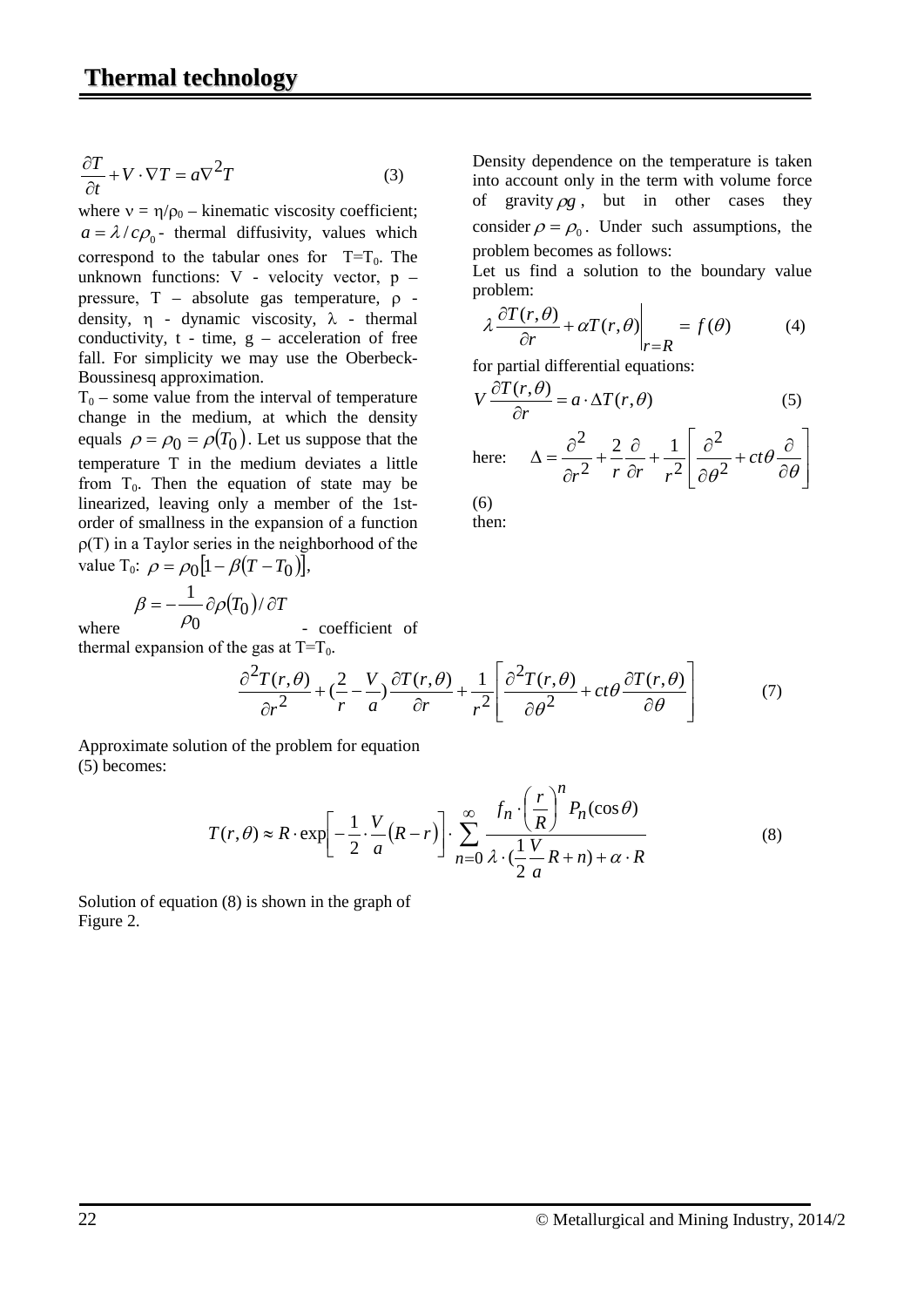

1 - the pore radius  $r = 2.5$  mm; 2 - the pore radius  $r = 4.5$  mm; 3 - the pore radius  $r = 7.5$  mm **Figure 2** The solution of equation (8)

For vertical heating wall the calculated values of the number  $Nu = f(Gr,Pr)$  are given in Figure 3.



**Figure 3** Change the number Nu in time for the conditions of the Figure 1

**Conclusions.** The calculations performed confirm the presence of convective current on the heating surface in closed gas volumes with any geometric and energetic characteristics.

According to computation data it is possible to determine the basic stages of heat transfer and set their boundaries. On the graph of Figure 3 in the time interval  $\tau = 0 - 0.4$  one may observe the relaxation period of gas(air) heat exchange with the surface. If convective heat transfer was absent, meaning of the number would approach to Nu to 1, i.e. heat flux transmitted by convection would be equal to the heat flux

thermal conductivity. The minimum value of Nu number on the graph corresponds to the beginning of convective transfer.

Thus, the above mathematical model and calculations allow to perform a quantitative analysis of the convective heat transfer in

dependence on the temperature of the heating surfaces in a closed volume.

## **References**

1. Pavlenko, A.M., Basok, B.I., Avramenko, A. A. (2005). Heat Conduction of a Multi